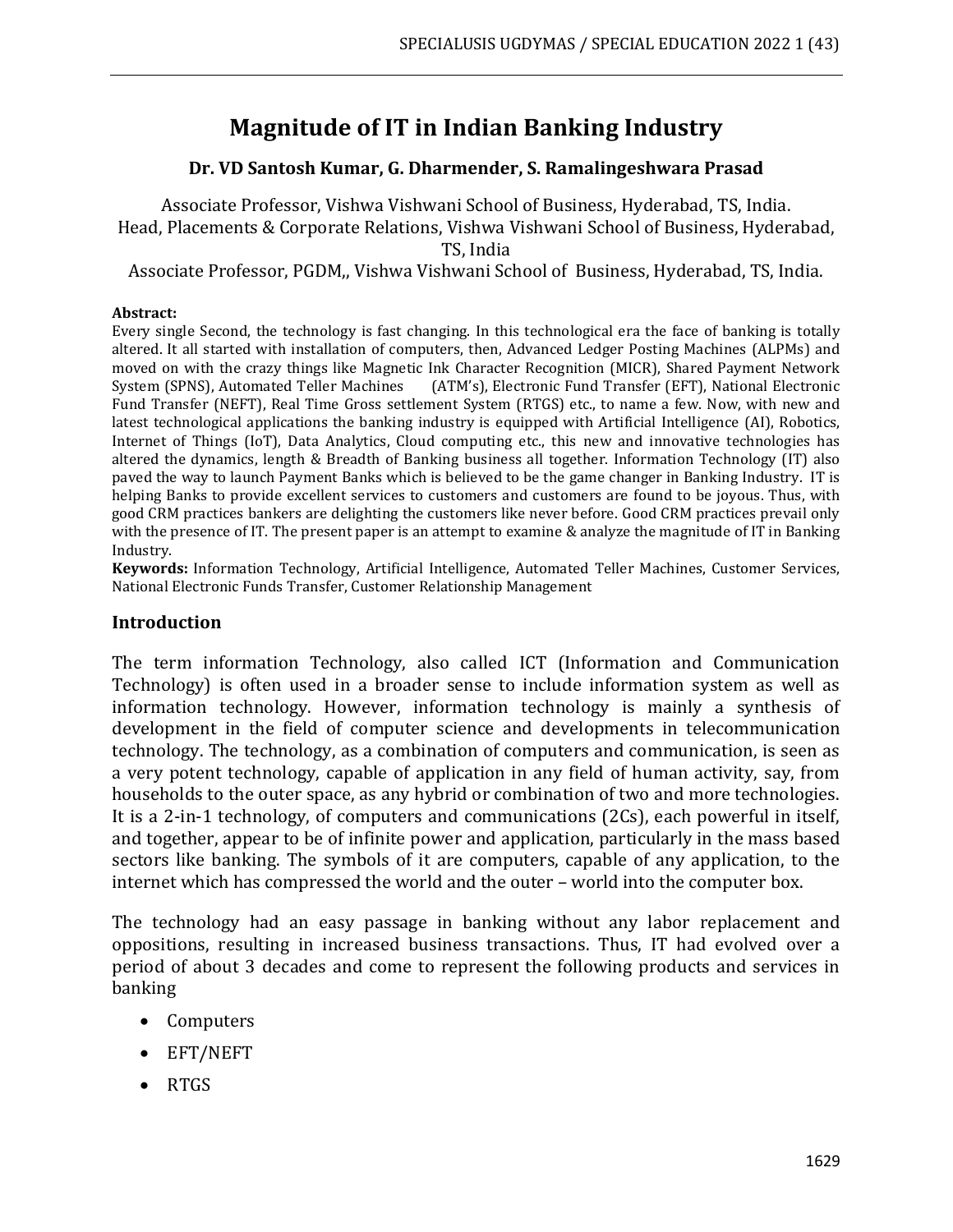- Internet Banking
- ATM based products
- Credit cards
- Debit cards
- Call centers / help lines
- Printers
- $\bullet$  e banking
- Tele banking
- ATMs
- 24/7/365 Banking
- Payment Banks

Banking today is fully computerized and connectivity banking. It is vertical and horizontal integration of the banks. Following IT, the very concept of banking has changed to computerized and ATM banking and to 24/7/365 banking from 9-5 banking.

## **Review of Literature**

Under the dynamic chairmanship of Dr. C. Rangarajan, the then Deputy Governor-RBI and later on Governor, was appointed in 1983 and submitted its report in 1984, and it is on mechanization, or computerization in banking, over a period of five year 1985-1989 at all levels of the industry-branch, zonal, regional and head offices. It is a pioneering study on the problem of computerization in Indian banking. However, computerization, initially, was seen unfavorably by the bank employees as inimical to their employment in the long-run. The Rangarajan Committee is to be credited with bringing into focus the IT in the banking sector for streamlining its working. IT then was just computerization, with the communication technology to come much later. The Committee's report was for Advanced Ledger Posting Machines (ALPMs) in busy bank branches, as the first stage of computerization in the banking industry in the country.

By 1989, the Committee's recommendations are credited with having resulted in installing 4750 Advanced Ledger Posting Machines (ALPMs) at branches, 235 mini systems in the controlling offices, and so on. The essence, however, of IT in the banking industry which is streamlining of banking operations from the branches to head offices (HOs) remained unfulfilled.

The Second Rangarajan Committee was appointed in 1988, and submitted its report in 1989, to take stock of the first phase of computerization in banking during 1985-89 and draw a plan of IT / computerization for the period 1989-94. The Committee lists gains in productivity and profitability and cost and time saving following computerization and calls for ATMs networking and on-line functions, etc., With the second Rangarajan Committee Report, complete computerization appears to have arrived in Indian banking.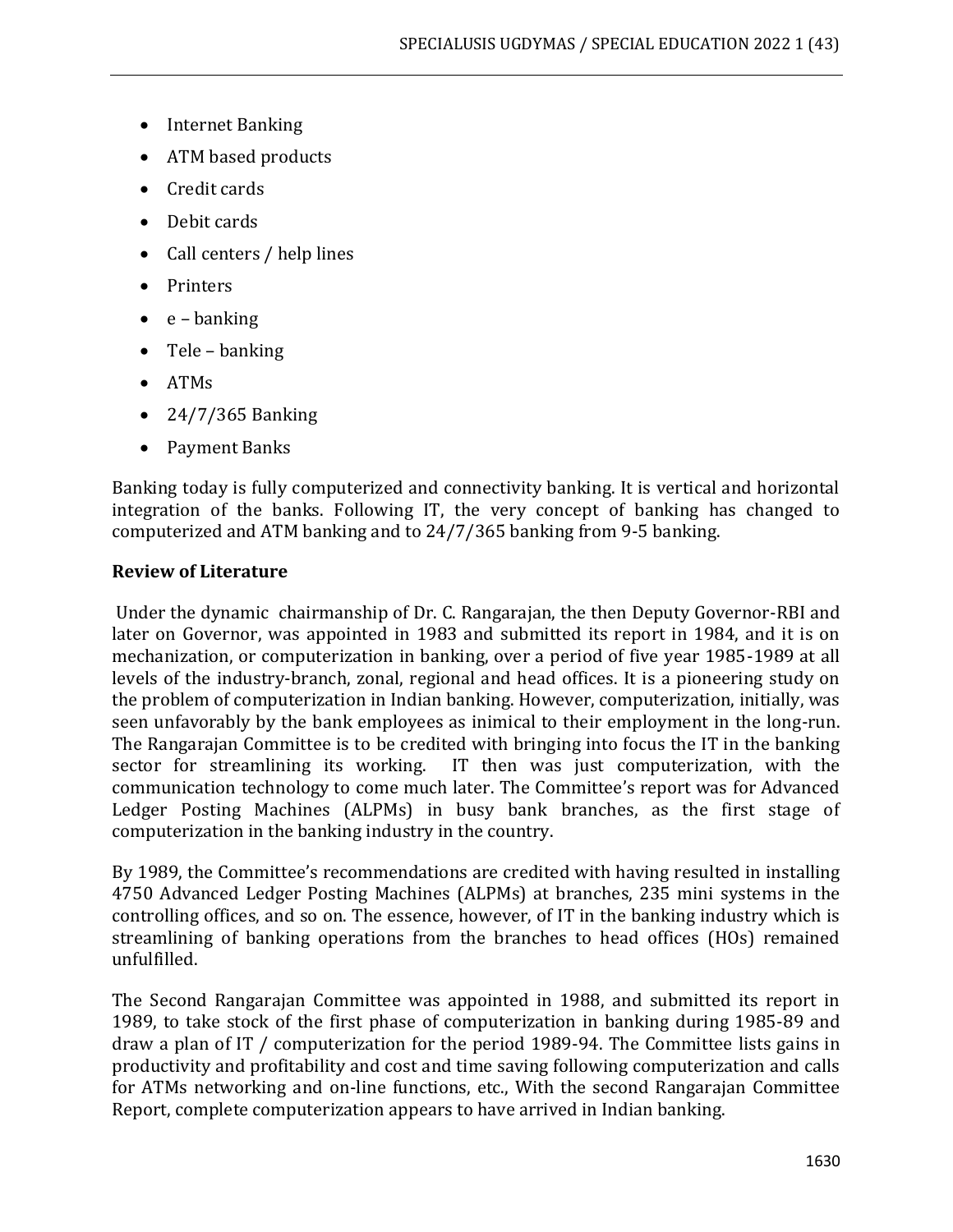The Saraff Committee(1994) marks an advancement over the Rangarajan Committees and their reports and transformation of computer technology (CT) into information technology (IT). It is CIT, Computer plus Information Technology. Addressing itself to the important issue of transfer of funds involving time, expenses, risk and anxiety, the Committee called for electronic fund transfers, whether domestic or foreign or business or treasury and promoting card culture in the country. With the Saraff Committee, Computerization appears to have advanced to the stage of Information Technology as a great facilitator of banking services, which are mainly of fund- transfers.

The Shere Committee(1995) suggested the Reserve Bank of India to make suitable regulatory and legal provisions and establish a special agency under its guidance to oversee inter-and-intra-bank electronic fund transfers-EFTs.

Surajit Roy (2022), MD & CEO, IDBI, Intech Ltd, pointed out that Digital technology is radically reshaping industries, companies and society through the use of advanced technologies like Data Analytics. He stressed that his company has developed state-of-theart technology products to prevent financial crime, payment reconciliation, digital on boarding of customers for Banking and other financial services. Furthermore, he said that by implementing Technology in Banking sector, may result in enhanced customer delight and operational excellence.

Prem Wasta (2022), Fairfax Chairman and Billionaire Investor believes that, Government of India should completely privatize Public Sector Banks. This move will encourage investors and foreign banks to come in and implement **Innovation.** Prem Wasta, further recommended that 100% of Public Sector Banks and insurance companies should be privatized and implement the innovation needed. Wasta pointed that more private sector banks are needed, because they would bring more services to customers, which is the need of the hour. He also said that Private sector banks are fantastic as they may bring more competition along with the cutting edge Technology.

In sum, the above reports are studies on the advantages of computer and IT devices in banking and the benefits that follow from their adoption. They, in other words, put a strong case for computers and IT in banking and the economies and advantages they bestow upon the banking and the customers equally. This, more or less, is repeated in any number of studies on IT in banking, one of the aspects of which is advantage of IT vis-à-vis CRM. IT seems to hold the key to the health and wealth of the banking industry in the country. Banks appear to have found a lasting solution to the multiplicity of their problems in the single factor of information technology. Hence, the writing on IT in banking is likely to be or bound to be wide-ranging. Thus, all IT Banking Studies or Literature have the common theme of the 'why' and 'what' of Information Technology in Banking, one of the results of which is CRM.

The contributions include those of the Reserve Bank of India and its Governors, Chairmen of Banks and other banking staff, academicians and others, who make out a strong case for the information technology in banks and one of the benefits flowing from it as good CRM. This is particularly so as India is claimed to have world-class talent in IT and it is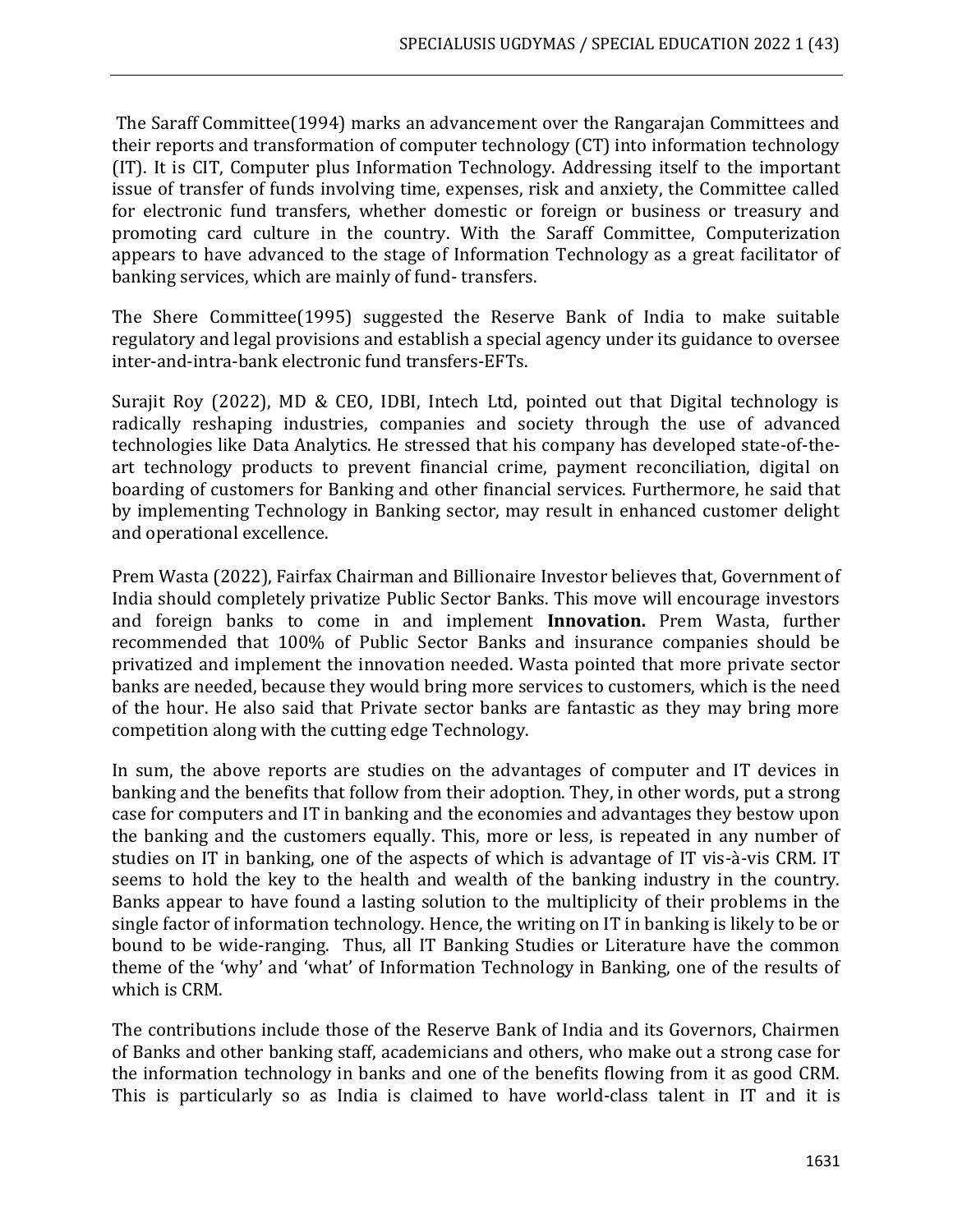paradoxical if there is not enough progress of IT in the vital sectors like Banking.. The relationship between IT and Banking is made out to be one of the closest. Dr.Bimal Jalan', the then Governor of RBI, in his Note "Economic Growth , Banking and Information Technology", which notes of the close relationship between IT and banking and the economy wide benefits from the relationship, beyond the banking and IT sectors.

## **Research Methodology**

The main objective of the study is to examine & analyze the magnitude of IT in banking and to draw the perceptions of customers on IT services in select Bank branches with assumption **of** no association in customer perception in the adoption of IT between the select public and private sector banks, with Internet as proxy for 100 % IT.

The samples are 4 banks, 8 branches and 48 customers, selecting 6 customers from each branch which pertain to the Hyderabad metropolitan banking region, randomly selected without any bias on the part of the researchers on the basis of expert academic and banking advice. The four banks are (1) State Bank of India (SBI), (2) Andhra Bank (AB), (3) ICICI Bank, (4) HDFC Bank. The first two, SBI and AB, are public sector banks, and ICICI bank and HDFC Bank are the private sector ones. The sample banks are quite major ones, for which IT is an imperative, and the bank, should be guided by the consideration of good banking services and CRM. The select banks are the banks to reckon within the banking industry. The data used in the study is of both primary and secondary categories.

Depending up on the requirement of data and, of particular interest Chi-Square  $(X^2)$  is used for measurement of association between the variables and Hypotheses testing. If  $X^2 > 1$ , the two variables seem to be related and if  $X^2 < 1$ , the two variables are unrelated.

# **Limitations of the study**

The investigation pertains to a sample of 4 banks, 8 branches and 48 customers, whereas the total number of branches and customer numbers are far in numbers. Hence, the study is limited by the limitations of the sample numbers.

# **IT in Banking**

There appears to be a strong case for IT in the banking sector in the country, which is of 3 sectors namely, public, private and foreign banks (FBs) in the commercial sector. There are, in addition, cooperative, rural and urban banks and RRBs. There are LABs-Local Area Banks-thus the sector seeming to be large and varied. Of these, the commercial sector or the scheduled commercial banks is the largest and 3 sectored and is of immediate concern. Of this again, in the context, Hyderabad, which is also true of any other state in the country and the country in general, the public Sector Banks are the most important, followed by private and foreign banks, which is the order of banking in the country.

Among the banks, FBs, to the extent of their number in the country, can be well imagined to be with the latest technology of world-class. That, imaginably, is to be their distinguishing feature to distinguish them from the India banking classes. The new private banks have to first compete with the foreign banks as they will be aiming at almost the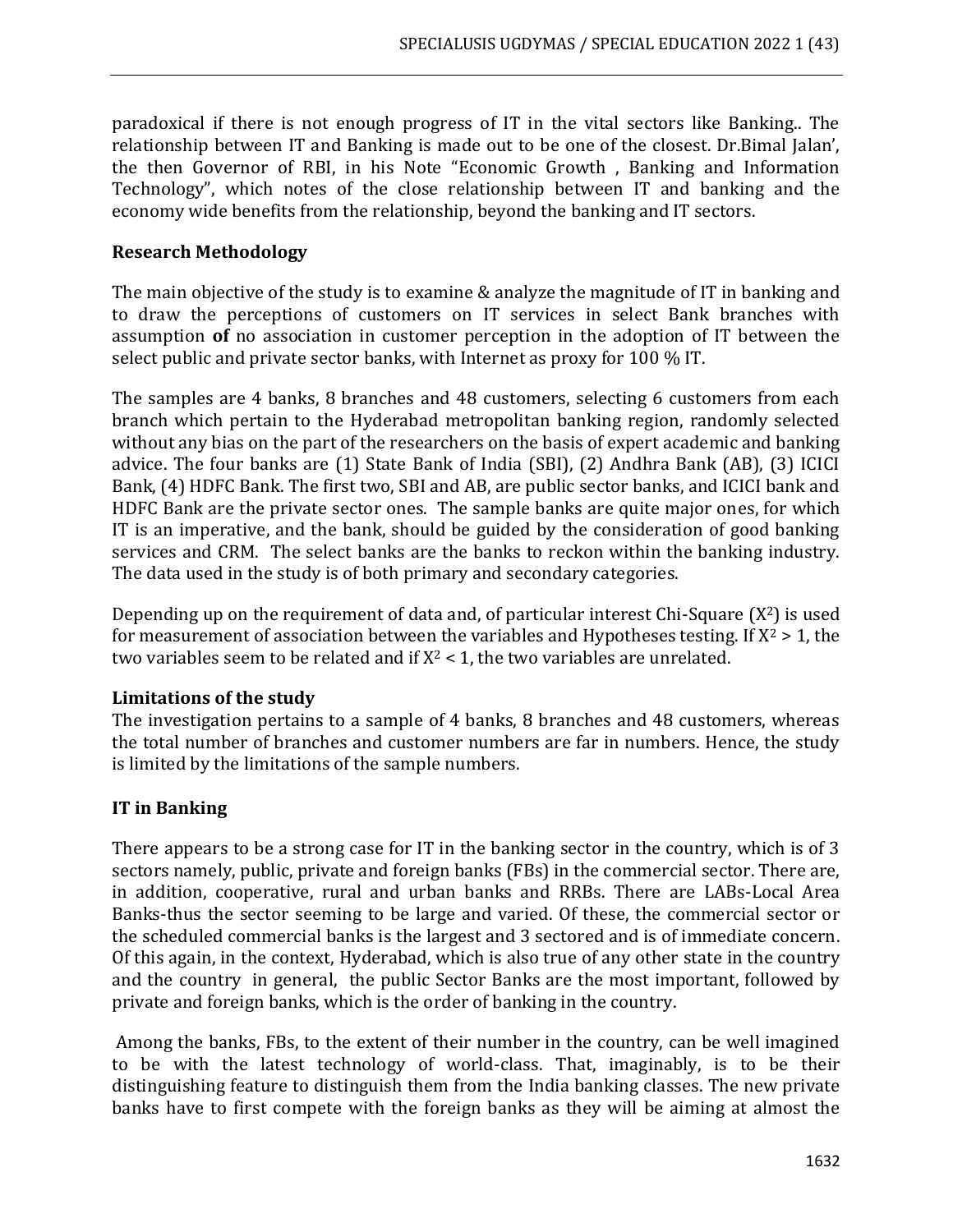same class of customers, namely, high net-worth individuals (HNIs), so have to be very competitive in technology, which leaves the public sector and old private banks as the most important challenge for IT in banking. The PSBs are mass banks for whom IT may seem not to make much difference. But, ultimately, the PSBs must also fall in line as the Reserve Bank of India "Concerned with the international image of the Indian banking system and cannot allow the PSBs to be indifferent to IT. In fact, they need to be national show-cases of IT with their many branches, mass base and nation-wide services. They, PSBs have not only the need but capability or affordability. Now, Public Sector Banks are with latest Technology on par with private sector and foreign Banks.

Meanwhile, Compaq, "……the second largest computer company in the world and a global supplier of information technology solutions to the banking industry", has noted of the multi – channel delivery systems for administration of CRM and other banking services as the following, which are all IT – aided.

- i. Branch network
- ii. 'Revolutionary' ATMs
- iii. Telephone transactions
- iv. Call centers
- v. Kiosks
- vi. Agents
- vii. Computer / computer net working
- viii. Internet banking
	- ix. Interactive TV
	- x. Mobile phone
- xi. Chatbots

These are the mediums of customer relationship management – CRM in the banking industry. Customer service chatbots may finally become more intelligent, more conversational and more helpful. Big Tech companies like Microsoft, Amazon, Google and Oracle have offerings. The suppliers provide software tools that companies can customize and train on their own data.

India's banking needs are still caught up in a development financing mode that imposes rules like subsidizing loans to farmers and setting up branches in the countryside. Retail offerings by foreign branches had drifted into a niche segment that did not differentiate in technology, process or distribution. Delinquency is also lower with international best practices and cutting-edge technology. Like any other industry, India stands to benefit from the competitive intensity that foreign banks bring to the playing field.

Indian banking is facing tough challenges from foreign banks. Technology is threatening to disintermediate banks. The industry in India needs the latest tools to fend off the challenge.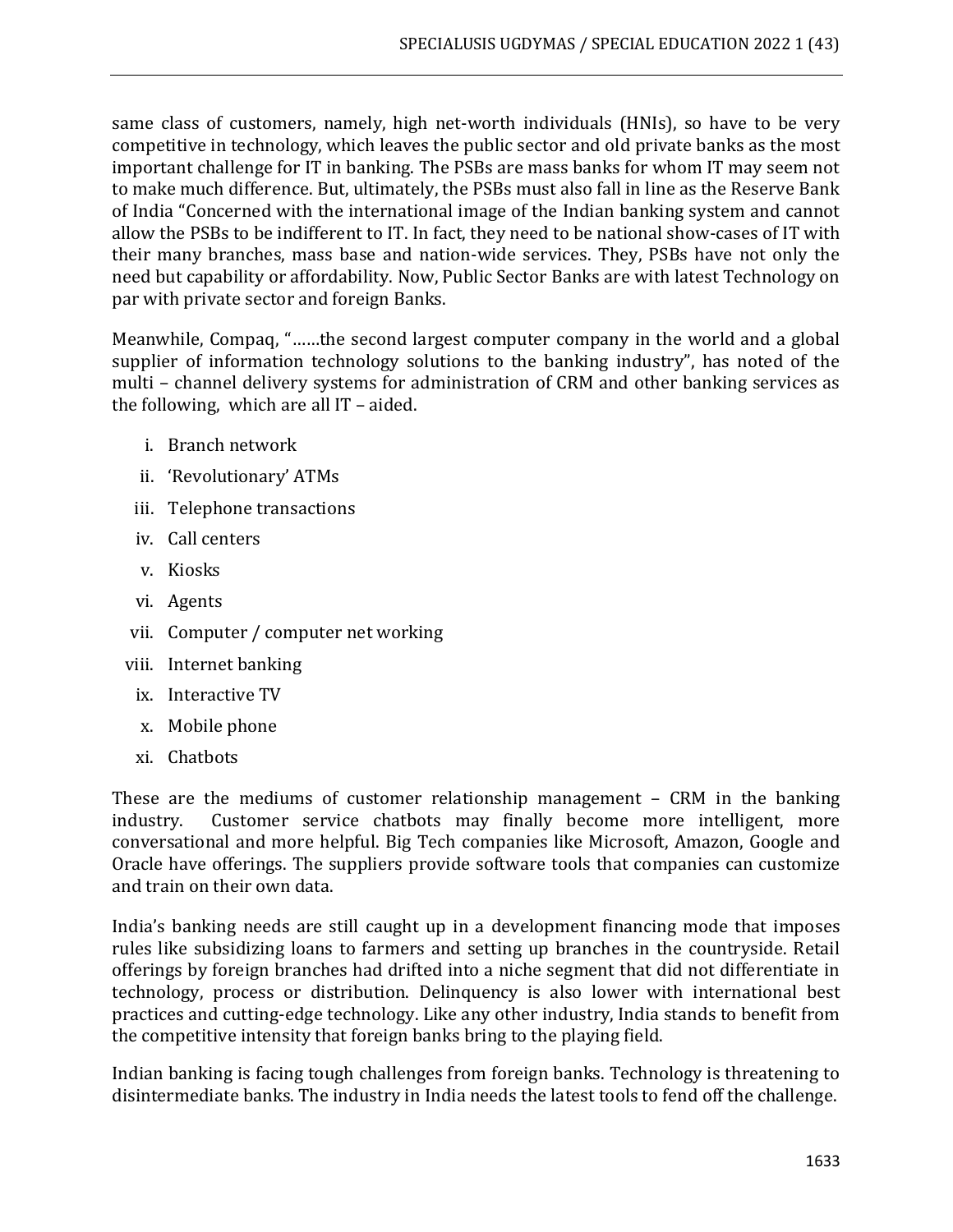# **Standard IT banking Services**

There are basic functions of banks, which are taking deposits and advancing those deposits as loans. Deposits are of various types, so also advances. There is nothing extraordinary about these functions which every bank performs. Only, banks need to be very outgoing in the matter of collection of deposits and advancing of loans. However, the banks have advanced far – off from their original services. In addition, the following services are common in the urban banking services, especially after the advent of IT and relational banking.

- 1. ATMs
- 2. Credit Cards
- 3. Lockers
- 4. Internet Banking
- 5. Telephone Banking
- 6. Home Loans
- 7. Personal Loan
- 8. Car Loans

The availability of these facilities in the sample bank branches and their access to the sample customer are incorporated in Table 1. There are eight services in the table, which are taken as principal sample services, following the advent of IT in the banking arena.

#### **Table 1**

## **Perceptions of Sample customers on Standard IT Banking Services in**

|                | <b>Service</b> | <b>SB</b><br>л | $\frac{0}{0}$    | AB                       | $\frac{0}{0}$            | <b>ICI</b><br>CI | $\%$   | <b>HDF</b><br>C | $\frac{0}{0}$ | <b>Tot</b><br>al             | $\%$  |
|----------------|----------------|----------------|------------------|--------------------------|--------------------------|------------------|--------|-----------------|---------------|------------------------------|-------|
| 1              | $\overline{2}$ | 3              | $\boldsymbol{4}$ | 5                        | 6                        | 7                | 8      | 9               | 10            | 11                           | 12    |
| $\mathbf{1}$   | ATM/<br>Y      | 81             | 67.50            | 120                      | 100.00                   | 60               | 100.00 | 60              | 100           | 321                          | 89.17 |
|                | Yes/No<br>N    | 39             | 32.50            | $\blacksquare$           | $\overline{\phantom{a}}$ |                  |        |                 |               | $\qquad \qquad \blacksquare$ | 10.83 |
| $\overline{2}$ | Credit<br>Y    | 81             | 67.50            | 120                      | 100.00                   | 60               | 100.00 | 60              | 100           | 321                          | 89.17 |
|                | Cards<br>N     | 39             | 32.50            | $\overline{\phantom{0}}$ | $\overline{\phantom{a}}$ |                  |        |                 |               | $\blacksquare$               | 10.83 |

# **Sample Bank Branches**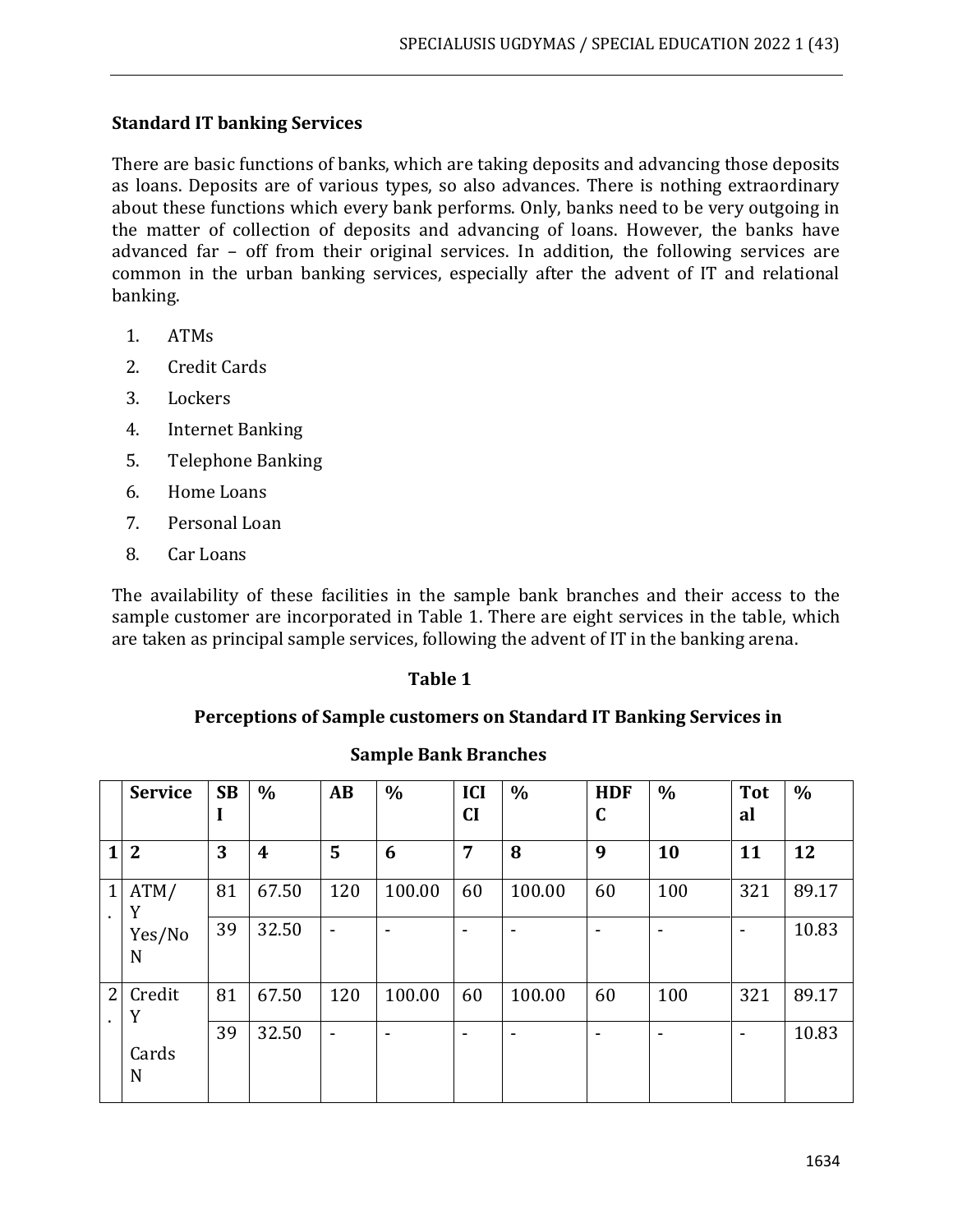|                | Yes/No                                  |    |       |     |       |                          |                |                |                |     |       |
|----------------|-----------------------------------------|----|-------|-----|-------|--------------------------|----------------|----------------|----------------|-----|-------|
| 3              | Lockers<br>Y                            | 81 | 67.50 | 117 | 97.50 | 60                       | 100.00         | 56             | 93.33          | 314 | 87.22 |
|                | Yes/No<br>N<br>Yes/No                   | 39 | 32.50 | 3   | 2.50  | $\overline{\phantom{a}}$ | $\frac{1}{2}$  | $\overline{4}$ | 6.66           | 46  | 12.78 |
| $\overline{4}$ | Internet<br>$\mathbf Y$                 | 81 | 57.50 | 28  | 23.33 | 60                       | 100.00         | 60             | 100.00         | 217 | 60.28 |
|                | Yes/No<br>$\mathbf N$<br>Yes/No         | 39 | 42.50 | 92  | 76.67 | $\blacksquare$           | $\overline{a}$ | $\blacksquare$ | $\frac{1}{2}$  | 143 | 39.72 |
| 5              | Telepho<br>ne Y                         | 81 | 12.50 | 13  | 10.83 | 55                       | 91.67          | 46             | 76.67          | 129 | 35.83 |
|                | <b>Banking</b><br>$\mathbf N$<br>Yes/No | 39 | 87.50 | 107 | 89.17 | 5                        | 8.33           | 14             | 23.33          | 231 | 64.17 |
| 6              | Home<br>Y                               | 81 | 67.50 | 117 | 97.50 | 59                       | 98.33          | 60             | 100.00         | 317 | 88.06 |
|                | Loans<br>$\mathbf N$<br>Yes/No          | 39 | 32.50 | 3   | 2.50  | $\mathbf{1}$             | 1.67           | $\frac{1}{2}$  | $\overline{a}$ | 43  | 11.94 |
| 7              | Persona<br>Y<br>1                       | 81 | 67.50 | 112 | 93.33 | 59                       | 98.33          | 60             | 100.00         | 312 | 86.67 |
|                | Loans<br>N<br>Yes/No                    | 39 | 32.50 | 8   | 6.67  | $\mathbf{1}$             | 1.67           | $\blacksquare$ | $\blacksquare$ | 48  | 13.33 |
| 8              | Car<br>Y                                | 81 | 67.50 | 109 | 90.83 | 59                       | 98.33          | 56             | 93.33          | 302 | 83.89 |
|                | Loans<br>N                              | 39 | 32.50 | 11  | 9.17  | $\mathbf{1}$             | 1.67           | $\overline{4}$ | 6.66           | 58  | 16.11 |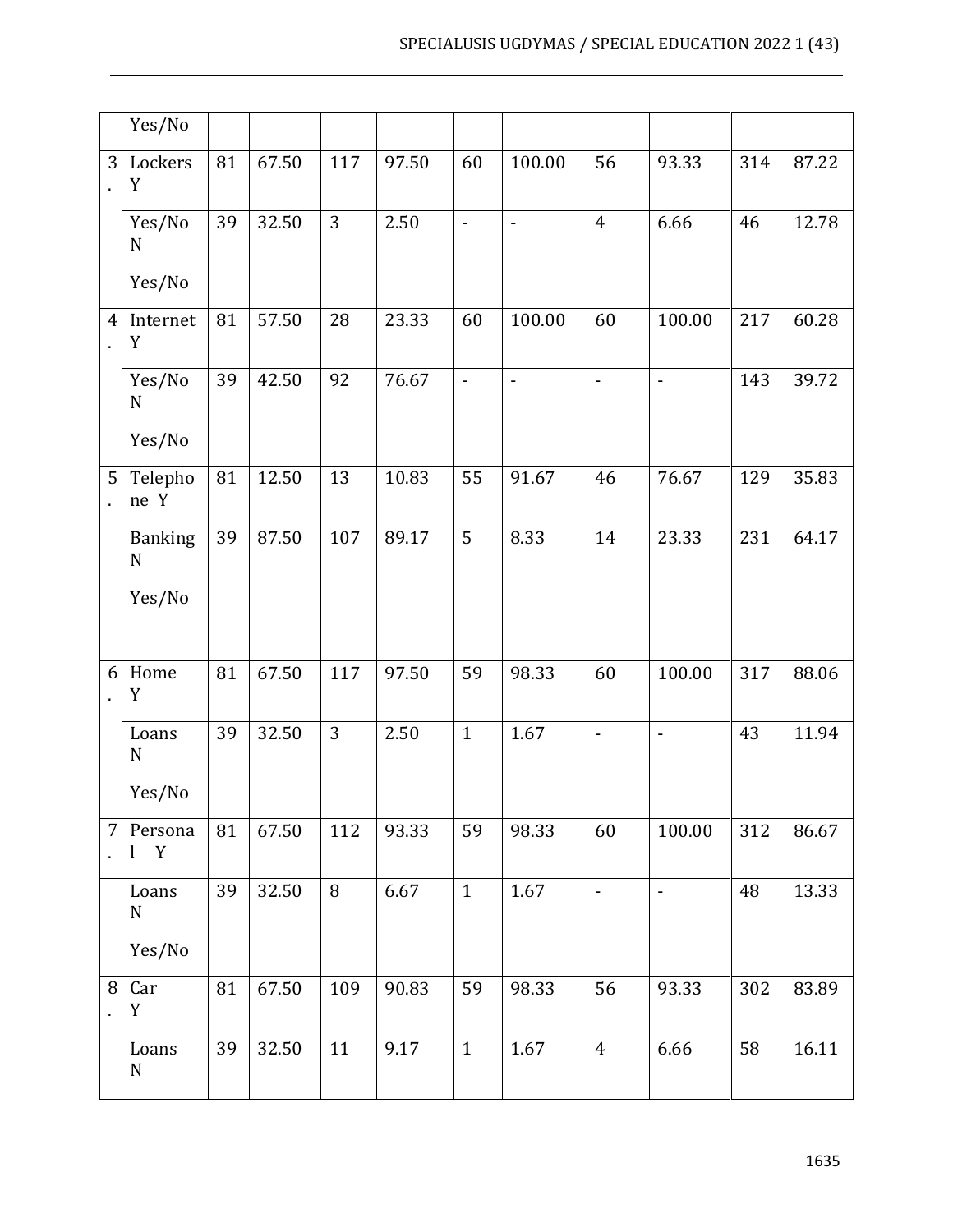| Yes/No |  |  |  |  |  |
|--------|--|--|--|--|--|
|        |  |  |  |  |  |

Source: Sample Customer Survey Data. Y = Yes, N = No.

# **Calculated X<sup>2</sup> values**

X  $X^2$ <sub>2</sub>200000000 2X<sup>2</sup>222222222  $2X^2$  200000000  $2X^2$ 22200000000 2X<sup>2</sup>2220000000  $2X^{2}$ 222222222  $_{22}X^{2}$ 2222222222

**DODDDDDDDDDD**at 5% significance level.

 $X<sup>2</sup>$  values are  $> 1$  establishing significant association between banks and services. It is an 8 in – 1 table, incorporating Y's and N's of eight noted customer services and their percentage values. The table services are what may be called standard IT banking Services.

Once again, surprisingly, SBI lags in the new banking services of all the sample banks. In ATMs, AB, ICICI and HDFC Banks are all Y's, whereas SBI has only 81 or 67.50 per cent. And, ATMs are regarded as the latest in banking in the country. The SBI, notwithstanding its preeminent position, it seems, needs to take a look at the state of its services. The situation in credit cards is also the same as in the case of ATMs, with all other banks scoring all or 100 per cent Y's against SBI's 81 or 67.50 per cent. And, credit cards have been seen to be having a boom time in the banking system of the country. SBI may be weighing the economics of them minutely instead of committing itself to them in a one go. Nevertheless, the Banks should make their customers feel quite eligible and the facility quite accessible. Hyderabad metropolitan banking should take all aspects of the latest banking trends world – over. The city among other things, is planned to be an international IT, BT, Pharma, tourism, etc., centre and the city's banking therefore should be of world class.

In lockers also, SBI is the repetition of the story of ATMs and credit cards, with 81 Y's and 39 N's, 67.50% and 32.50%, with the other banks hitting 100% ICICI to 93.33% HDFC to 92.31, AB 97.50% and overall 87.22 Per cent. But, even in the case of SBI, the mode is provision of modern banking services though may not be to 100% level. Internet has only 69 Ys as against 51 Ns, 57.50% and 42.50% and in home loans and personal loans it is the repetition of the story of ATMs, Credit Cards and Lockers Viz. 81 Ys and 39 Ys, which further go down to 78 42 in car Loans.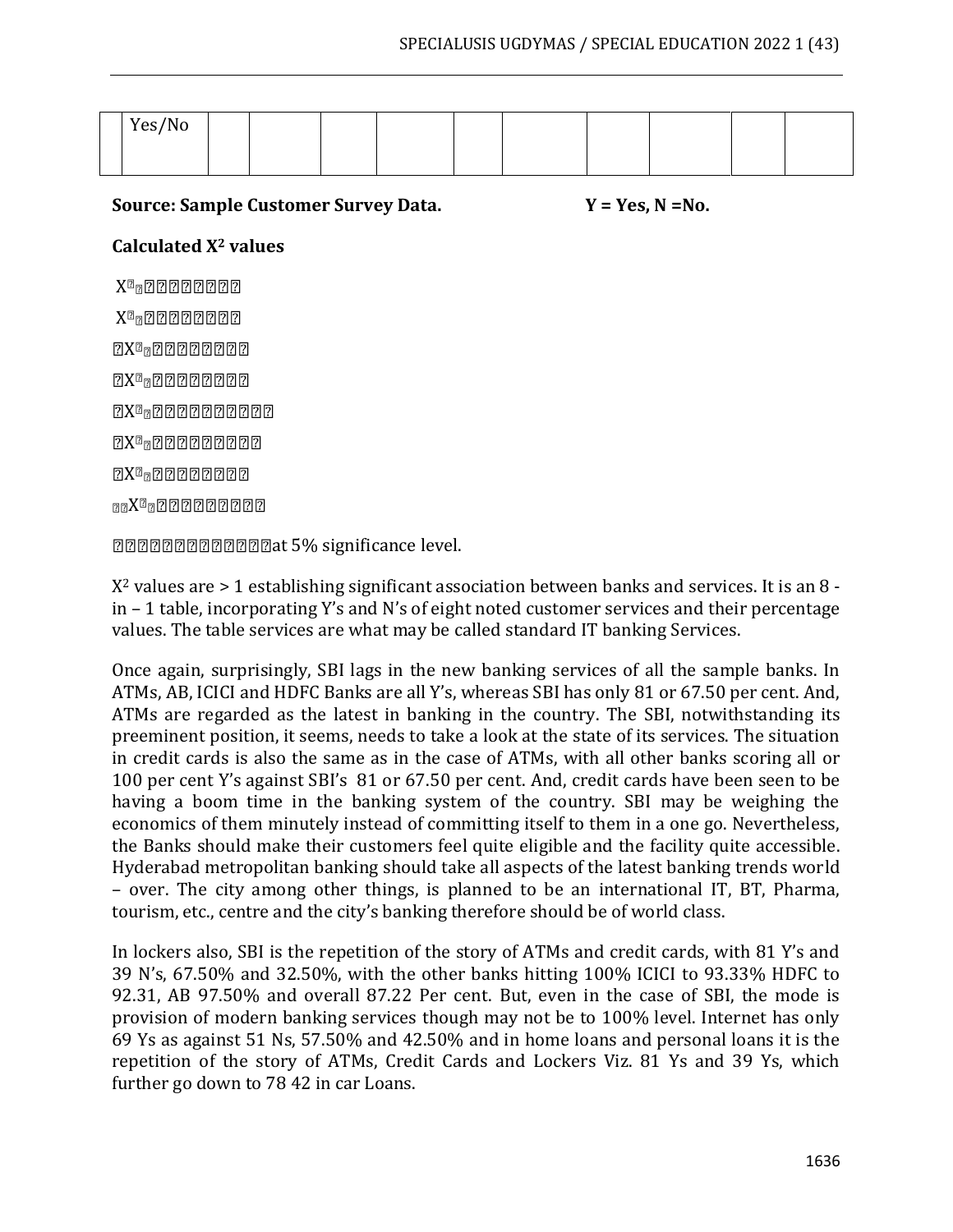AB is weak in the Internet and Telephone Banking, with just 28 and 13 Ys only with Ns as the mode in the two important field of banking services. In lockers and home loans the Ys score is 117 / 120 or 97.50% each. In personal loans it is 112 Ys or 93.33% and in car loans 109 (90.83%). Better scores than the SBI's but very poor in the Internet.

In ICICI, it is 60 / 60 (100%) in ATMs. credit cards, lockers and the internet, and with ICICI Bank emerges as the first in services among the sample banks and the sample customers, followed by HDFC, AB and SBI. On the whole, the new private ICICI and HDFC Banks are in advance of the public sector SBI and AB in respect of the select services. The picture which emerges of the banking services as per the customers perceptions is not of a full blown one, meaning less than perfect With the customer data, it is time to take a look at the Hypotheses.

**Null Hypothesis:** There is No association in customer perception in the adoption of IT between the select public and private sector banks, with Internet as proxy for 100 % IT.

**Result:** The calculated value of  $X^2$  (Chi- Square) is 147.87 whereas tabulated value is 17.52 and since the calculated  $X^2$  (Chi-Square) value is greater than the tabulated value at 5% significance level, for 3 degrees of freedom, null hypotheses is rejected.

Hence it can be concluded that there is association in customer perception in the adoption of IT between the select public and private sector banks, because in this case the private sector banks of ICICI and HDFC were found to be superior in applying Internet banking, whereas there was no customer perception of Internet banking in SBI and AB ie., PSBs ( IT ) < 1 and PVSBs (IT) = 1.Therefore, there is association between IT and ownership of banks, which is an alternative Hypotheses

 $Ho<sub>1</sub> = PSB (IT) = PVSB (IT)$ 

 $Ha_1 = PSB$  (IT) # PVSB (IT)

# **Major Findings**

- 1. Following IT, the very concept of banking has changed to computerized and ATM banking and to 24/7/365 banking from 9-5 banking.
- 2. In the select banks, banking today is fully computerized and connectivity banking. It is vertical and horizontal integration of the banks.
- 3. Among the select banks, ICICI and HDFC branches, with IT as their USP, have an edge over SBI and AB sample branches, in respect of ATMs, credit cards, on-line banking, etc.
- 4. All the select (8) branches, have 100% computerization of all their banking functions and have the ATMs, the all- time money dispensing machines.
- 5. Public sector banks are found to be weak in providing internet based services to its customers when compared the same with private sector Banks.
- 6. It was found that the new generation private sector banks are far ahead than their counterparts in select services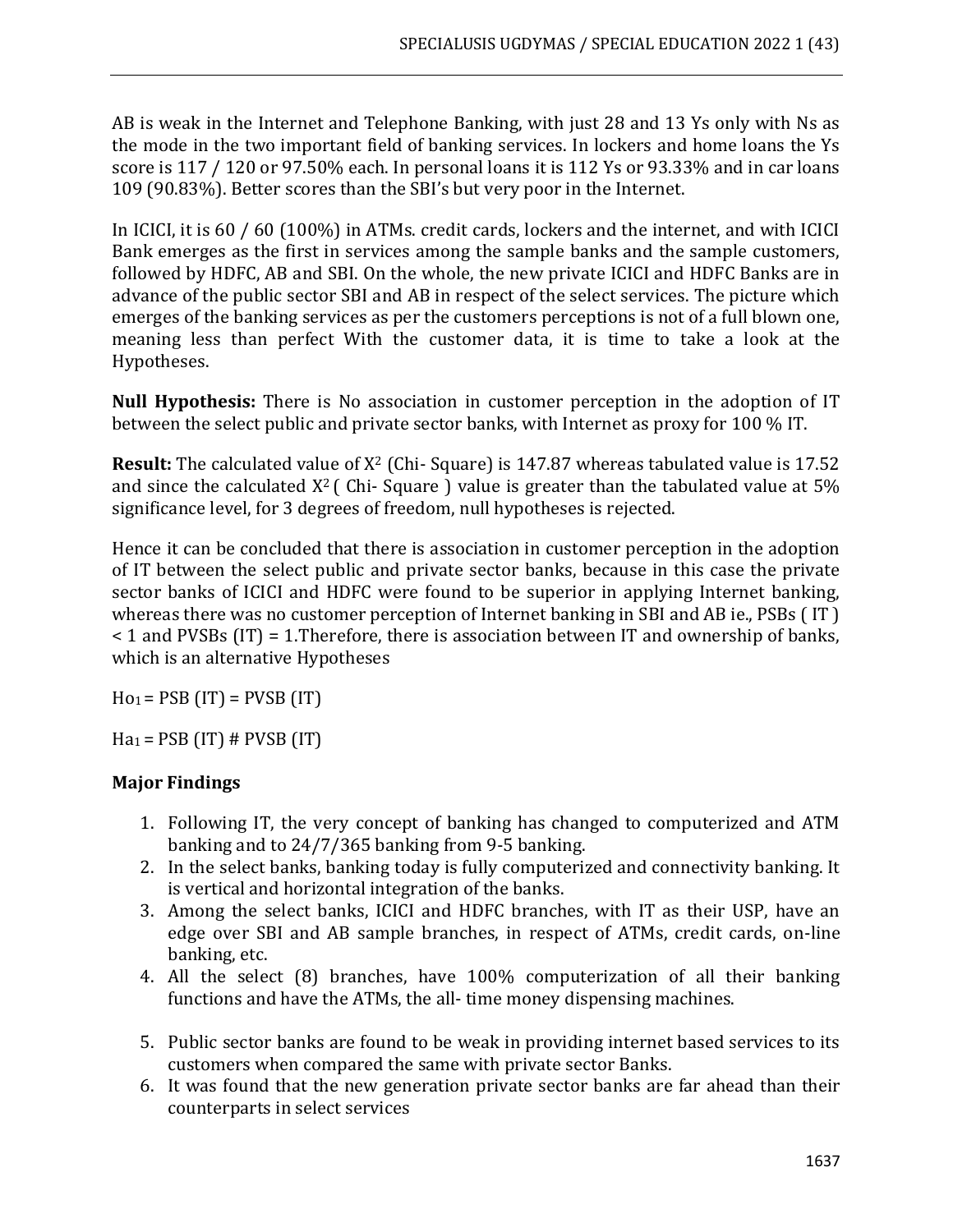- 7. When it comes to providing with home loans and personal loans to its esteemed customers, Andhra bank is found to be better than SBI but Andhra Bank is very poor in providing with Internet based services
- 8. ICICI Bank emerges as the first in services among the sample banks and the sample customers,

## **Suggestions**

- 1. The RBI should attempt to make Indian banking a world-class, as banking is one of the strengths and opportunities of the Indian economy.
- 2. With IT, banking in the country should reach to the masses and rural areas.
- 3. The SBI, notwithstanding its preeminent position, it seems, needs to take a look at the state of its services.
- 4. When it pertains to IT products & services, especially Credit Cards, Nevertheless, the Banks should make their customers feel quite eligible and the facility quite accessible.
- 5. Therefore, not the least is the need to bring balance between IT on the one hand and customer services and CRM on the other.

## **Conclusions**

Finally, there is no exaggeration to say that Technology is here to stay. Banks should continuously focus on the latest developments and implement the same to provide exceptional customer service. They should come up with new IT products and services to cater the needs of the masses. In sum, the study is a small sample or microscopic of the issue of Magnitude of IT in Banking. Still, it is expected to give a useful understanding of the problem pertaining to the banking sector as a whole, by and large, not just the select banks. There is, therefore, a need for continuous research on the problem, which calls further research on the issue of IT, Banking & CRM, with reference to different banks, regions and customers.

## **References**

- 1. Anupam, "Measures of Good CRM in Services Industry', International Journal of Advanced Research in Commerce, Management & Social Sciences, March 2022, pp-31-34
- 2. Bhalla, "Govt must fully exit PSU banks, Insurance Cos", Economic Times, April 7, 2022, p-7
- 3. Bansal Parveen, "Ignore CRM at your peril", The Banker, March,2001, pp.106-108
- 4. Barton, Robert, "Global IT Management", The Economic Times, 11 July, 2005, p.6.
- 5. Deolelkar, G.H. "Technology in Bank-Trends and Implications" Vinimaya, Vol. XVII, No.2, October-December 1996,pp.7-23.